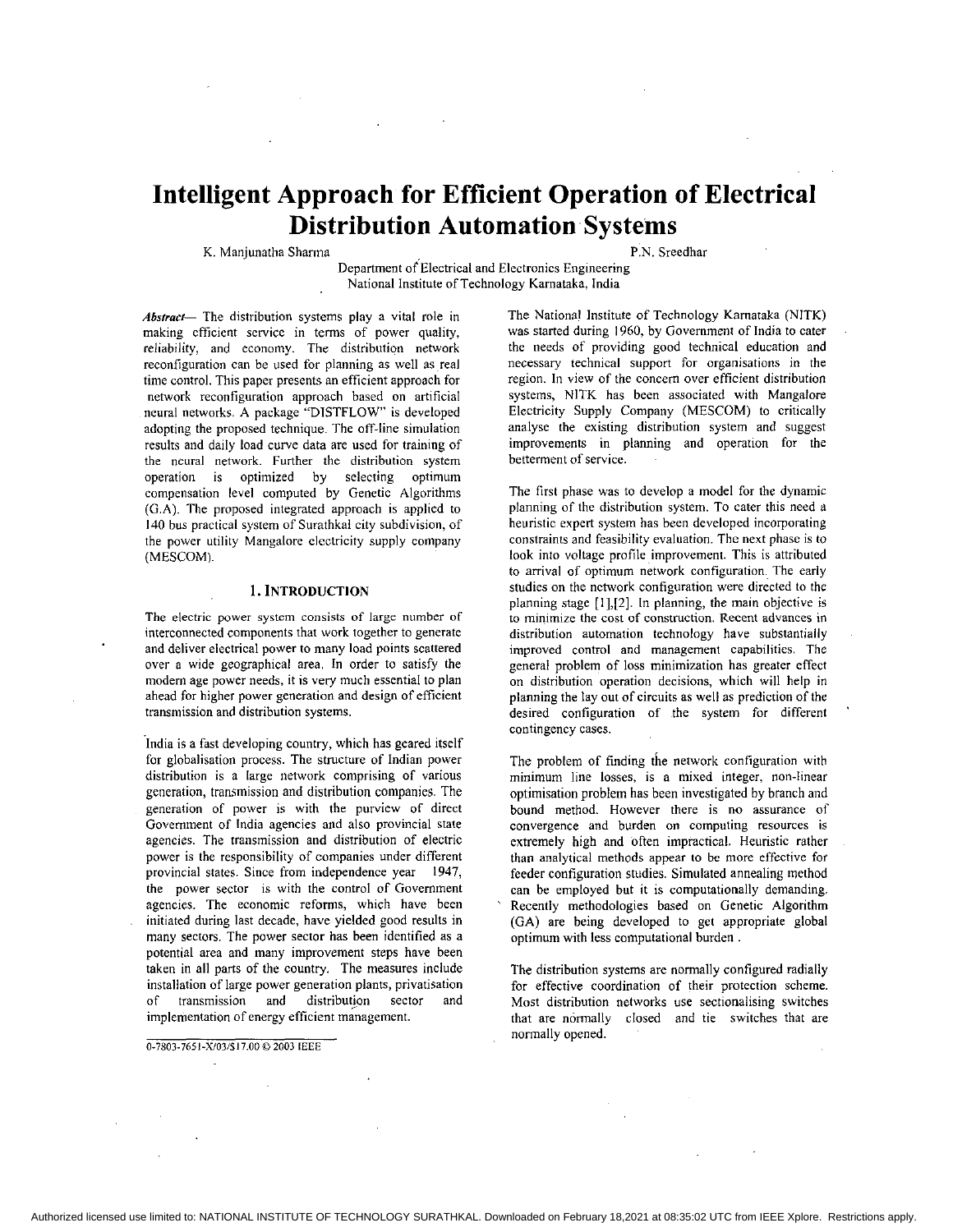These switches are used for restructuring both at planning and operation level. The time to time modification with transfer of loads. from one feeder to another feeder depending on contingency will significantly improve operating conditions *of* overall system. If the distribution loads are rescheduled more effectively by network restructuring, the voltage stability in the system can be improvcd *[3].* The genetic algorithm has been applied for computation of optimum capacity of compensation in thc distribution systems [4].

This paper presents an efficient network restructuring approach for time varying loads based on artificial neural networks. A .generalised ANN model is presented for enhancement of stability under varying load conditions. The training data are generated from daily load curves. The test results are found matching with off-line simulation technique. The developed technique formulales the problem in such a way that all possible branches which are to be' considered for branch exchanges are taken into account. The methodology can be adopted during planning stages for better commissioning of network. During any contingency the configuration can be altered for service continuity to obtain optimum network structure with minimized losses. The optimum level of compensation as determined by genetic algorithm approach further improves the operation of thc distribution systems. The developed technique **is** applied for existing distribution system of Surathkal subdivision of Mangalore electricity supply company (MESCOM) which is the power distribution company of the region. The service area selected comprises of variety of loads and load variation on every hour is considered. The procedure of distribution planning becomes more systematic and flexible by adopting the developed technique. The principles can be extended for time to time modification of operating strategies which comes in to force to ensure efficient functioning of distribution system. In order to meet the challenges to achieve efficient performance of the distribution system , the recent trend is to automate the operation and control of distribution system owing to development of modem technologies.

## *2.* **VOLTAGE STABILITY INDEX**

The voltage stability has been defined as the ability of a system to maintain voltage at all parts of the system so that with the increase of load, both the power and voltage are controllable. The methods to 'improve voltage stability are (i) adjust sub-transmission voltage levels at supply points (ii) automatic tap changing transformer at sub-stations (iii)additional feeders and distributors (iv) reactive compensation (v) rearranging the system and transfer of

loads. This paper presents a technique with emphasis on

reconfiguration and load transfer to improve voltage stability.

#### **2.1** *Marhematical Formulation*



The real and reactive power equations have been derived *[3],* [4] as follows :

$$
P = [R (P2 + Q2) / V2] + P1 (1)Q= [X (P2 + Q2) / V2] + Q1 (2)
$$

From the above equations it can be simplified as  $X(P-P_1) = R(Q-Q_1)$ 

The quadratic equation in P can be obtained as

$$
AP2-BP+C = 0
$$
 (4)  
AQ<sup>2</sup>-DQ+E= 0 (5)

 $(3)$ 

where

$$
A=(R^{2}+X^{2})
$$
\n(B = 2X<sup>2</sup>P<sub>1</sub>-2RXQ<sub>1</sub>+R  
\nC = X<sup>2</sup>P<sup>2</sup>+R<sup>2</sup>Q<sup>2</sup><sub>1</sub>-2RXP<sub>1</sub>Q<sub>1</sub>+RP<sub>1</sub> (8)  
\nD= 2R<sup>2</sup>Q<sub>1</sub>-2RXP<sub>1</sub>+X (9)  
\nE = X<sup>2</sup>P<sup>2</sup><sub>1</sub>+R<sup>2</sup>Q<sup>2</sup><sub>1</sub>-2RXP<sub>1</sub>Q<sub>1</sub>+XQ<sub>1</sub> (10)

The P and Q have real roots and determinants of these equations must be greater than or equal to zero.

$$
B2-4 AC \ge 0
$$
 (11)  

$$
D2-4 AE \ge 0
$$
 (12)

Simplifying the equations (1 1) and **(12)** 

$$
4[(XP_1 - RQ_1)^2 + XQ_1 + RP_1] \le 1
$$
\n(13)

The equation (13) speaks about the voltage stability index **(VSI).** Thus the optimum operating point is obtained for  $VSI \leq 1$ .

For the radial distribution network, the total real and reactive power can be computed as

$$
P = \sum P_{loss} + \sum P_{ii}
$$
  
Q =  $\sum Q_{loss} + \sum Q_{ii}$  (14)

which incorporates total real and reactive power losses and total real and reactive loads. The distribution network with main feeders, laterals and sub-laterals can be reduced to single line equivalent structure. The equivalent resistance and reactance of single line network are

$$
R_{eq} = \sum P_{loss} / \{ (P_{leq} + \sum P_{loss})^2 + (Q_{leq} + \sum Q_{loss})^2 \} \} \qquad (16)
$$
  
\n
$$
X_{eq} = \sum Q_{loss} / \{ (P_{leq} + \sum P_{loss})^2 + (Q_{leq} + \sum Q_{loss})^2 \} \} \qquad (17)
$$

where  $P_{\text{leq}}$  and  $Q_{\text{leq}}$  are the total real and reactive loads.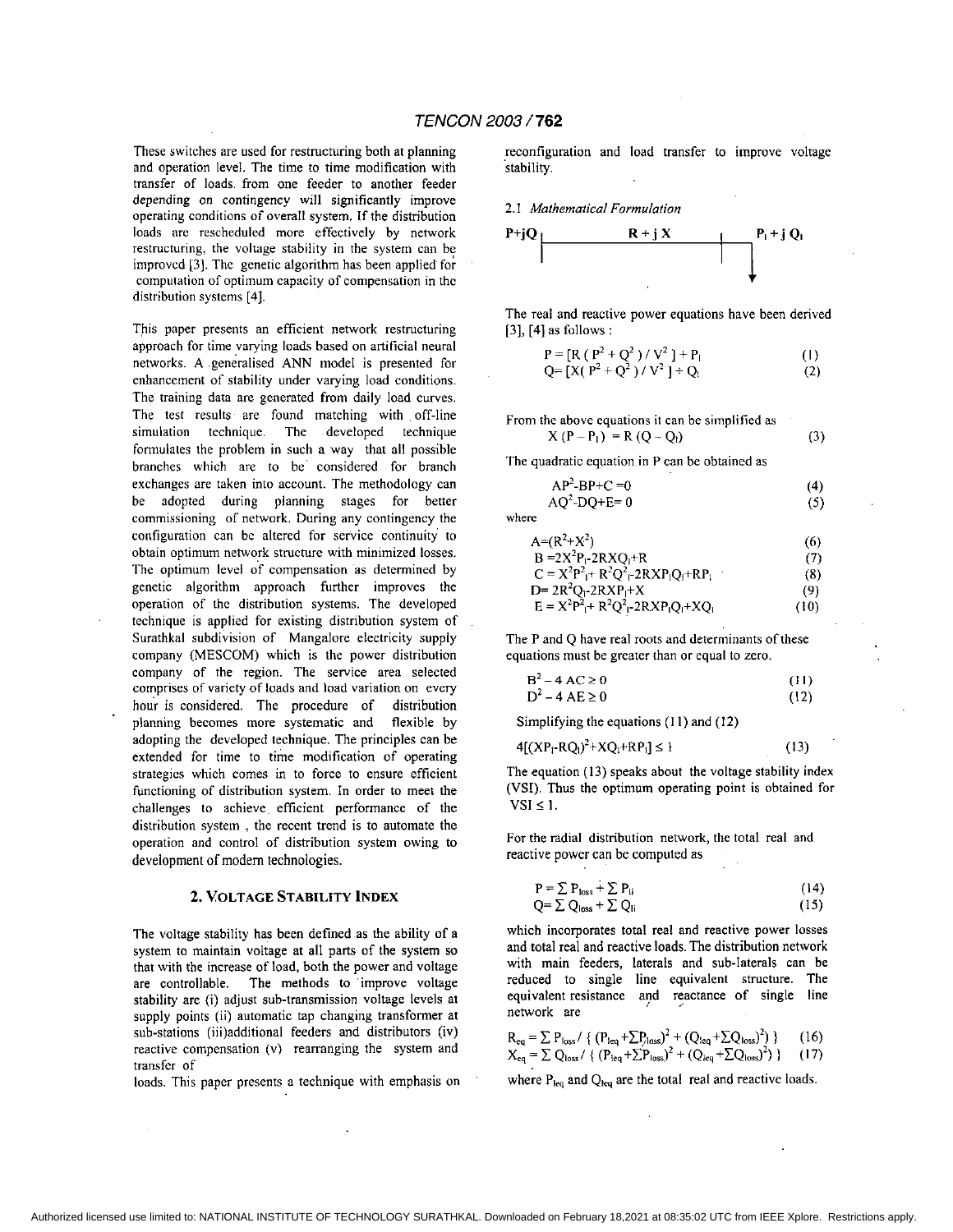For the equivalent single line network, the voltage stability index can be redefined as

$$
VSI = 4[(Xeq Pleq-ReqQleq)2+XeqQleq+ReqPleq]
$$
 (18)

For better voltage stability this index **VSI** need to be lcss than or equal to I.

#### **3. BEST-FIRST SEARCH TECHNIQUE**

This technique is an alternative approach to exhaustive search techniques such as depth-first and breadth-first method. In Best-First search method, at each level, forward motion proceeds from the node with most potential to that which leads to a goal or solution. Each time a node **is** created, the remaining distance to the goal is determined heuristically. This gradient measurement is used to determine the node that appears to he closest to a goal. That node is then expanded to determine its children nodes. If none of the resulting children is a goal, then they are evaluated heuristically to determine their remaining distance to a goal. The cycle then begins again by expanding thc tree node on the bottom level with thc greatest potential to lead to a solution. This is continued until the feasible solution is arrived at. The objective function for optimization can be voltage stability index or optimum loss in the distribution system. The objective function with voltagc stability index is considered for the present work.

#### 3. I Heuristic *Tree Search Approach*

The primary objective is to develop a tree search technique that decreases the search space and still arrives at an optimal or near optimal solution. This is an effort for adding more intelligence to the search to reduce search space and computational burden. Through the use of heuristics, there is a possibility of determining a solution for a situation where by considering a branch of the tree as candidate for branch exchange that probably leads to a dead end without finding a solution. This aspcct helps in reduction of computational exercise and saves time in arriving at optimum solution. The current operating configuration is chosen as the starting point from which to examine switching actions for two reasons. The minimal number of switching needs to be made to achieve acceptable configuration. The existing system is simplified by merging the intermediate buses between two buses where lateral branches out or a tie switch is present. By making this approximation, the number of vertices of the given tree reduces and makes the switching actions simpler. At each level branch exchange to.be implemented **is** chosen to be the best one among all possible trees (children) that can be generated from the simplified.spanning tree.

*3.2 Algorithm for Heuristic Search* 

The algorithm for heuristic search is formulated as below:

- (a) Choosing the current operating configuration as the starting point, a minimal spanning tree T° is determined.<br>(b) The system is simplified by merging the intermediate
- buses between the two buses where a lateral branches out or a tie switch is present.
- (c) The load flow is performed on the simplified system and the approximate losses in the system are found.
- (d) **All** the children of the simplified parent are examined.

For each open branch, a new candidate tree is found by (i) Identifying the loop.

(ii) Deciding on the branch to be removed. For the candidate tree, the reduction in the objective function which is voltage stability AVSI is calculated.

- (e) **All** the children with simplificd parent trce are sortcd using AVSI.
- (f) The tree T<sup>\*</sup> is found with greatest  $\Delta \text{VSI} > 0$  and satisfies feasibility constraints.
- (g) If there is such a tree exists then choose T' as **T"** and repeat from step (a) else terminate.

#### **4. NEURAL NETWORK MODEL**

The neural networks provide artificial intelligence techniques for solution for engineering problems and being flexible in nature allows representation of many types of data for analysis. Since the training in based on the past as well as existing data of different parameters the results obtained can be more reliable. Also the computational difficulty is reduced by considerable extent and recent data. can be obtained for further analysis. Thus it is appropriate to adopt the neural network technique for the load flow analysis and network reconfiguration, to ensure simplicity, reliability and flexibility in modelling process. In this paper a composite neural network approach is presented for operation of distribution systems. **Also** both statistics & heuristics are incorporated for predicting the load growth in small area within the distribution utility servicing area. The multilayer feedforward neural network structure as shown in Figure 1 is used for implementation, and the backpropagation algorithm carries out training. The input parameters are chosen from historical data and the flexibility of processing the data is incorporated.

#### 4. I *Mode; for Training ANN*

Feeders in distribution system normally have mixture of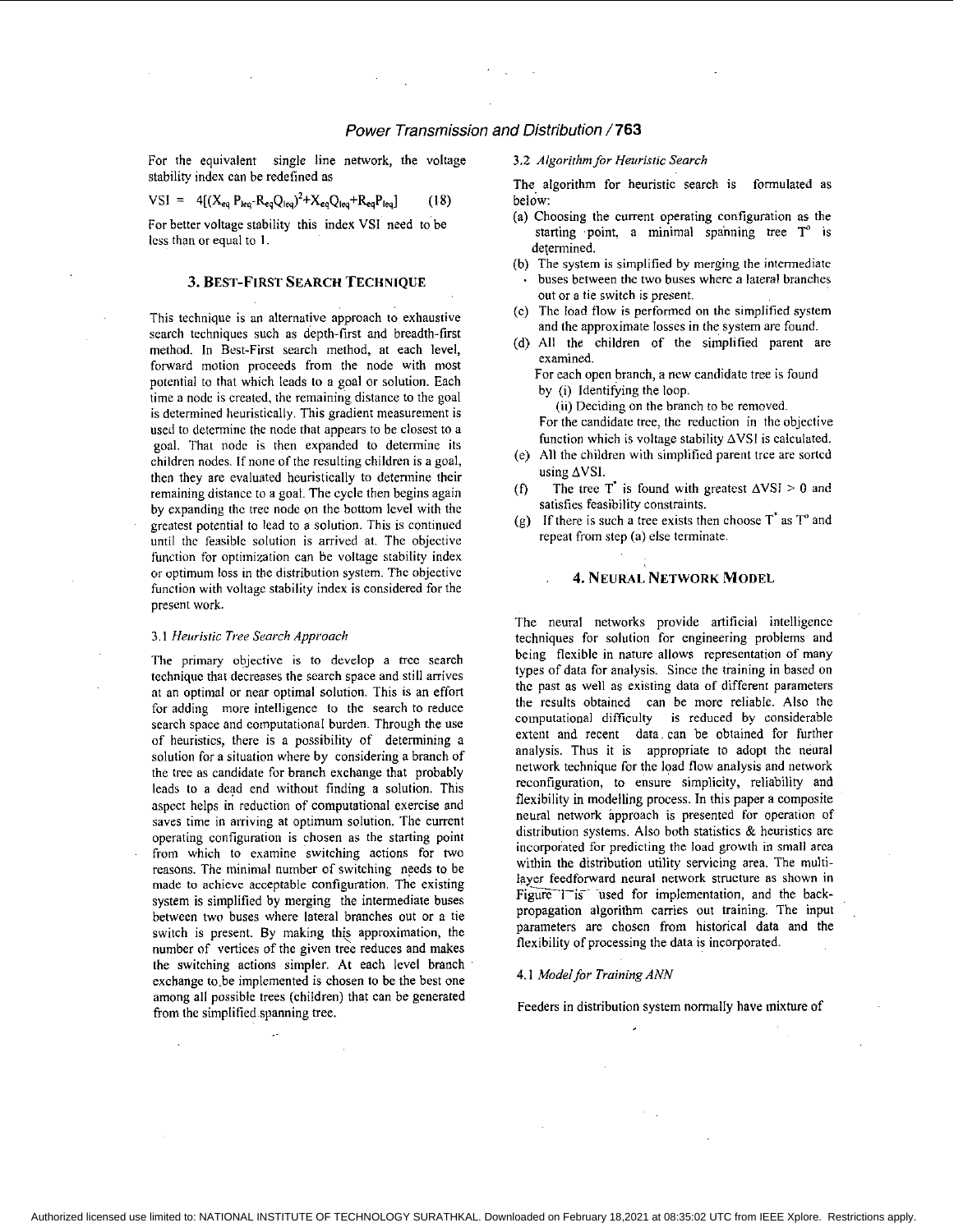types of loads, industrial, commercial, residential etc. The load daily load curves for the weekdays and the weekends form the basis of input data for training purpose. The architecture of the neural network is listed in Table 1. The neural network model can be implemented to take care of optimal operation of the distribution network at all times. From the simulation results it is found that many of the switches do not change their status hence named.as static switches. The switches change their states to achieve optimal configuration are called dynamic switches.

#### Table **1.** Architecture of ANN

| No. of Input Neurons    | No. of Load types 'g'                        |  |
|-------------------------|----------------------------------------------|--|
| No. of Output Neurons   | No. of Dynamic Switches                      |  |
| Size of Training Matrix | $[2gXn]$ where n is no. of time<br>intervals |  |

The application of ANN for load flow and network reconfiguration is bundled as "DISTFLOW" package. The developed package is tested foi sample test systems as well as practical system supplied by the power utility of the region. The past data pertaining to load duration curve and feeder ratings are considered.





Figure. **1** : Structure of MLFFN

# **5. OPTIMUM COMPENSATION LEVEL BY G.A.**

The optimal capacitor placement problem is a non-linear optimization problem and genetic algorithms (CA) are most suitable for such problems. The optimal locations are computed by index vector method and level of compensation is computed by CA.. The design variables are the size of capacitors to be placed at a selected location and the resultant saving in the loss charges. A string length of 20, population of 50, crossover probability of 0.6 and mutation probability of 0.001 is adopted, The inclusion of the CA approach improves the performance of the network.

## *6.* **SCHEME FOR SYSTEM OPERATION**

- (a) System data is given as input to off-line simulation.
- (b) Static and dynamic switches are determined.
- (c) The daily load curve of the system is procured.
- (d) Neural network training is carried out by using the developed package 'DISTFLOW'
- (e) The testing of trained network is done for other random inputs to get new switching configuration.
- (f) Critical buses are identified for compensation and optimum capacity of compensation is determined using genetic algorithms.

### **7. CASE STUDIES AND** RESULTS

The proposed method is applied to the service area of the power utility. The study **is** done based on (i) best network configuration (ii) optimal compensation level on highest priority feeder. The proposed approach is implemented on practical system of utility service area covering N.I.T.K, Surathkal. The Mangalore electricity supply company **ie** the utility authority. The **33/1** I KV, *5* MVA distribution substation is located at Surathkal and has 4 feeders running from the substation comprising of total 140 buses. The daily load curve of all the feeders is considered for the input data for the neural network model. It is observed that there is no possibility of restructuring of feeder no. **I** in the network. Hence **remaining 3** feeders are considered and the simplified schematic diagram indicating tie switches is shown **in**  Figure **2.** The sectionalising and tie switches are identified with off-line simulation as listed in [Table](#page-4-0) **2.**  The results of the off-line simulation and voltage stability index are given in [Table 3.](#page-4-0) The neural network model is trained with these results and then it is tested for arbitrary input vector from the daily load curve in order to arrive at the better reconfiguration scheme as shown in [Table 4.](#page-4-0) The optimum configuration arrived will be the best choice